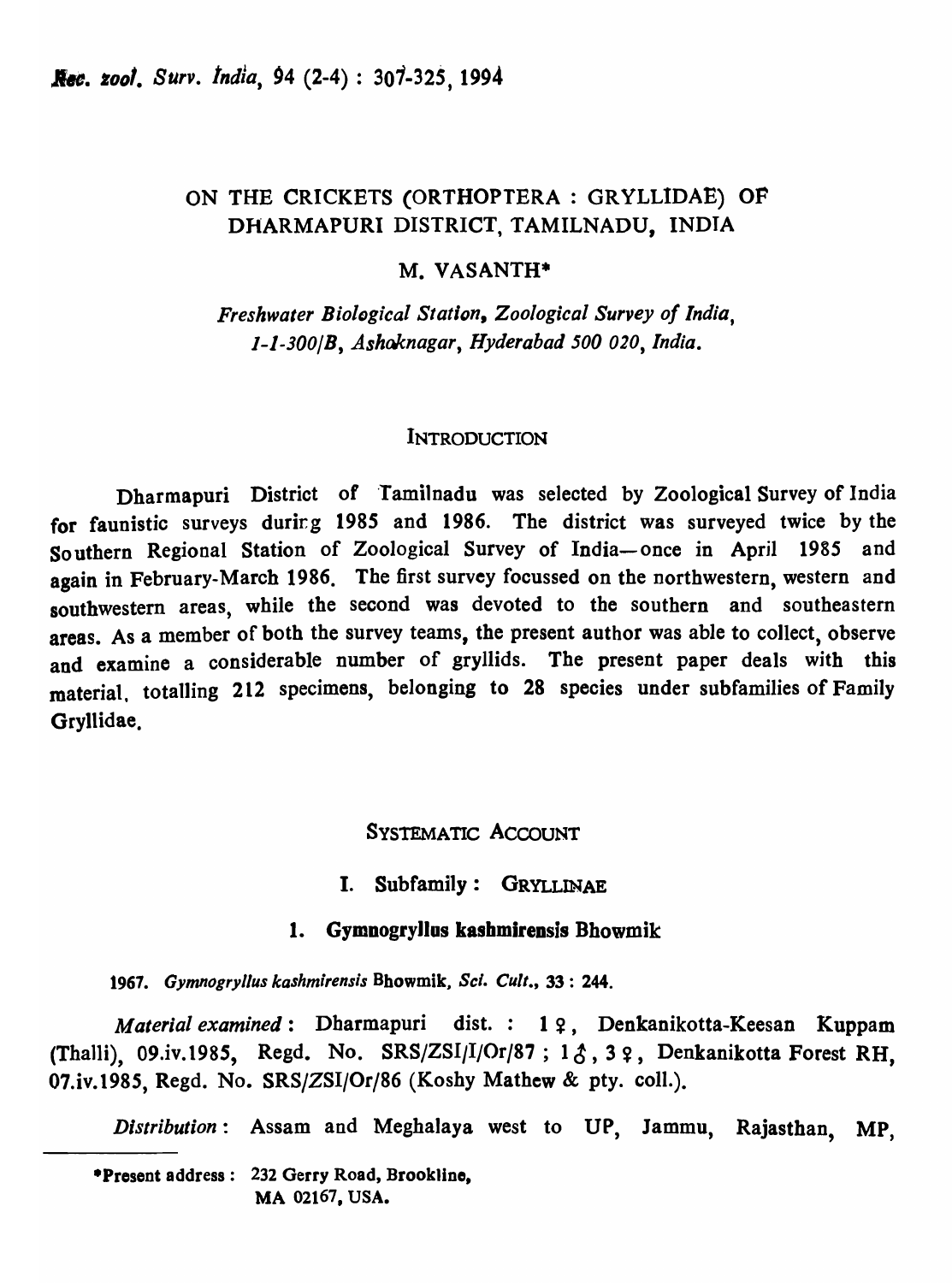Goa and South India except Andhra Pradesh ; Burma ; Indonesia ; S. Vietnam.

*Remarks*: As mentioned by Vasanth (1982), the opinion of Bhowmik (1977) that G. *minor* Cbopard, 1969 is a synonym of the present species, appears to be highly improbable. G. *kashmirensis,* as such, has not been recorded earlier from Tamilnadu. Chopard (1969) recorded *G. minor* from Coimbatore, Tamilnadu. The present record is the second from the state of Tamilnadu, and the fiirst from Dharmapuri district.

The lone male and two female specimens examined have a rufous head, while the rest have a black head. The yellow colour at the apical part of the posterior femora *is* more marked in the specimens with the rufous head.

### 2. Gryllus bimaculatus De Geer

*1773. Gryl/us bimaculatus* De Oeer, *Mem. Ins.,* 3 : 521.

*Material examined*: Dharmapuri dist.:  $3\zeta$ ,  $3\zeta$ , 4 nymphs, Denkanikotta-Sameri, 08.iv.1985, Regd. No. SRS/ZSI/I/Or/96 & 97; 13, Hogenekal, along R. Cauvery, c. 225m, 16.iv.1985, Regd. No.  $SRS/ZSI/I/Or/95$ ; 1 $\delta$ , Denkanikotta-Keesan Kuppam, 09.iv.1985, Regd. No.  $SRS/ZSI/I/Or/93$ ; 1  $9$ , 1 nymph, Denkanikotta-Ayyur RF, c. 850 m, 06.iv.1985, Regd. No. SRS/ZSI//I/Or/94; 1 $\delta$ , Kottapatti Forest RH compound, 25.ii.1986, Regd. No. SRS/ZSI/I/Or/98 (Koshy Mathew & pty. coli.).

*Distribution:* Broadly distributed throughout India. Also Pakistan, Sri Lanka, Burma, Malaysia, Singapore, NepaJ, Africa and Mediterranean Region.

*Remarks:* Two males show tegmina of light colouration which contrast with the shiny black pronotum. This lighter colour is, perhaps, the colour of the wings seen through the tegmina.

The earlier records of this widely dispersed species from Tamilnadu are from Coimbatore, Coonoor in the Nilgiri Hills, Kodaikanal in the Palani Hills. Yercaud in the Shevroy Hills and Tiruchirapalli. Vasanth & Shrinivasan (1986) and Vasanth *(in press-i)* have recorded this species from Javadi Hills.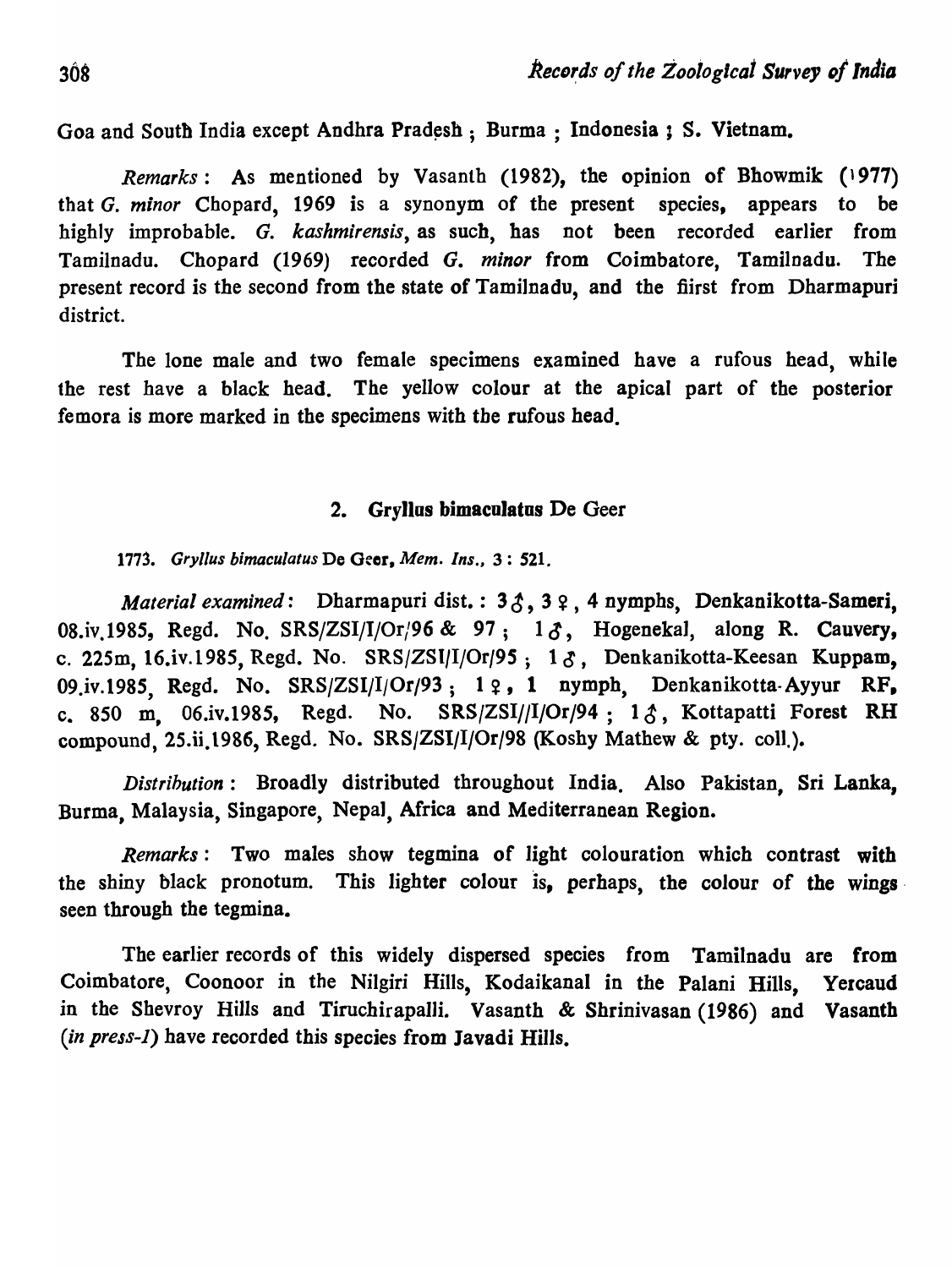### Key to species of *Teleogryllus* from Dharmapuri district

Head with or without faint yellow band along internal margin of eyes; all veins of lateral field of tegmina equally distant; ovipositor subequal to body length •.. *mitratus* (Burmeister)

Head with a prominent yellow band along internal margin of each eye; veins of lateral field of tegmina divided into two groups by a space; ovipositor generally shorter than body length ...  $\cdots$  *occipitalis* (Serville)

### 3. Teleogryllus mitratus (Burmeister)

*1838. Gryl/us mitratus* Burmeister, *Handb. Ent.,* 2: 34.

*Material examined*: Dharmapuri dist. : 73, 62, Hogenekal, along R. Chinnar, c. 225m, 17.iv.1985, Regd. No. SRS/ZSI/I/Or/83, 84, 85; 8 $3, 3, 3, 5$ . Denkanikotta-Sameri, 08.iv.1985, Regd. No. SRS/ZSI/I/Or/78, 79, 80; 13, Hosur-Perhandipalli, c. 800m, 03.iv.1985, Regd. No. SRS/ZS1/I/Or/82;  $1 \, \delta$ , Kottapatti: Chettigutta-Ammapeta aru, c. 330m, 26.ii.1986, Regd. No.  $SRS/ZSI/I/Or/133$ ; 19, Shevroy Hills (Bommidi Section), c. 450m, 08.iii.1986, Regd. No. SRS/ZSI/I/Or/81 (Koshy Mathew & pty. coll.).

*Distribution:* Distributed widely in India including the Andaman and Nicobar Islands. Also in Sri Lanka, Nepal, Burma, Malaysia, Singapore, Indonesia, Thailand, Borneo, Indochina, Philippines, Tenasserim, China, Vietnam.

*Remarks*: This species was found to be abundant under stones in the bank of a *jheel* at Sameri.

### 4. Teleogryllus occipitalis (Serville)

*1838. Gryllus occipitalis* ServiJle, *Ins. Orthopl., 339.* 

*Material examined*: Dharmapuri dist.: 13, 12, Denkanikotta-Sameri, 08.iv.1985, Regd. No. SRS/ZSI/I/Or/77;  $1 \delta$ , Denkanikotta-Keesan Kuppam (Thalli), 09.iv.1985, Regd. No. SRS/ZSI/I/Or/76 (Koshy Mathew pty. & coll.).

*Distribution:* Distributed over most Indian states. Also Bhutan, Nepal, Tibet,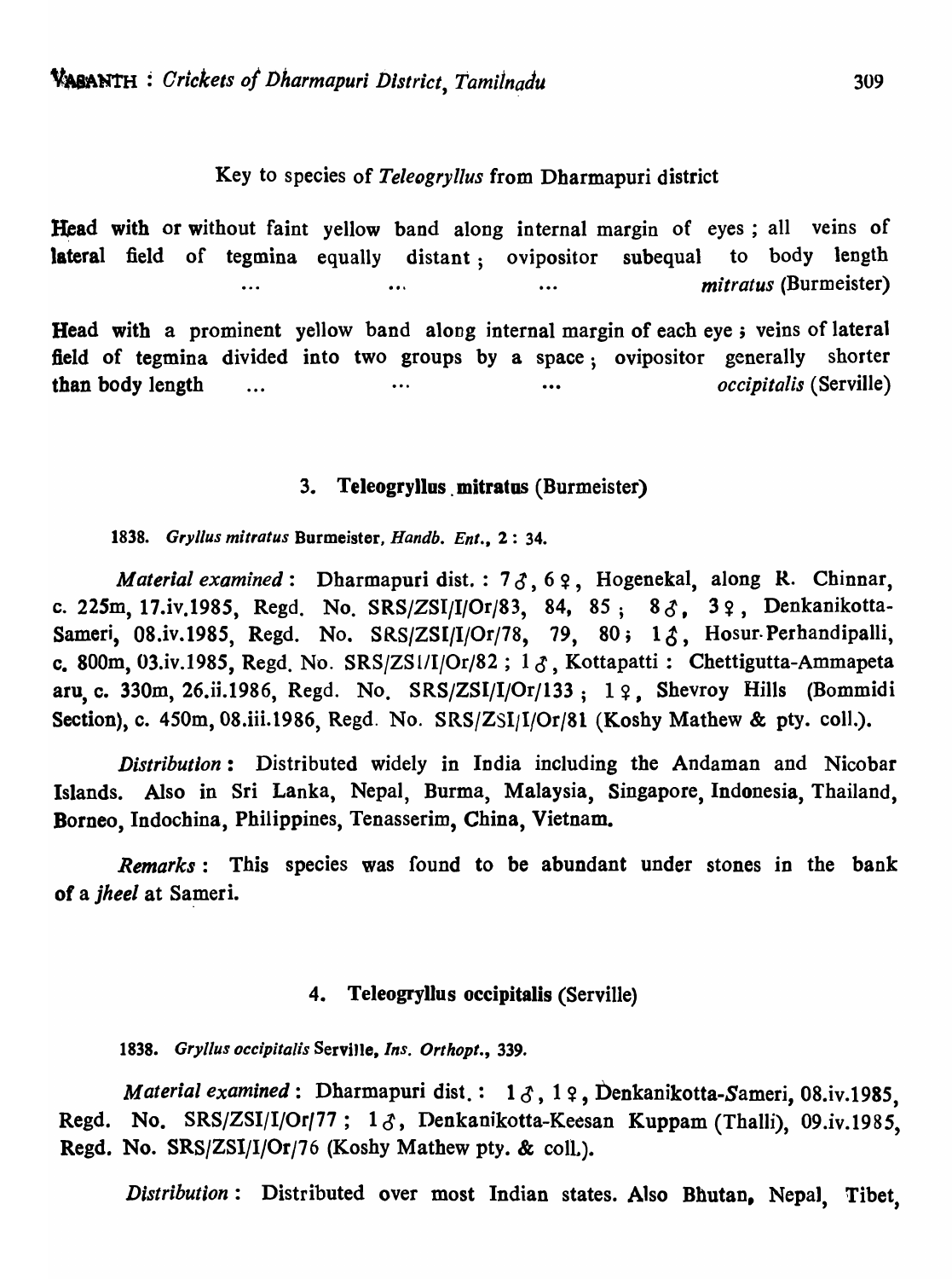Bangladesh, Sri Lanka, Malaysia, Japan, Philippines, Vietnam, Thailand, Indonesia. Borneo, Celebes.

*Remarks:* This is the first record of this species from Dharmapuri district and the third from Tamilnadu, the earlier ones being from Madurai and Valparai (Coimbatore district). Vasanth *(in press-2)* recorded it for the first time from Kerala.

### 5. Plebeiogryllus guttiventris (Walker)

1871. *Gryllus guttiventris* Walker, *Cat. Derm. Salt. Br. Mus.,* 5, (suppl.) : 6.

*Material examined*: Dharmapuri Dist.: 8  $\delta$ , 17  $\Omega$ , Hogenekal, along R. Chinnar, c. 225m, 17.iv.1985, Regd. No.  $SRS/ZSI/I/Or/117$ , 118, 121, 122, 123, 124; 1 $\delta$ , Denkanikotta-Keesan Kuppam (Thalli), 09.iv.198S, Regd. No. SRS/ZSI/I/Or/120;  $1\zeta$ . Anchetty Forest RH compound, c. 525m, 13.iv.1985, Regd. No. SRS/ZSI/I/Or/119; 1 9 Denkanikotta, Ayyur RF, c. 525m, 06.iv.1985, Regd. No. SRS/ZSI/I<sub>i</sub>Or/116 (Koshy Mathew & pty. coll.).

*Distribution:* Manipur, eastern India to UP south to Kerala with the absence of Andhra Pradesh. Also reported from Sri Lanka, Burma and Sudan (?).

*Remarks:* As far as is known at present, this species has a wider distribution in South India than in the northern, northwestern and northeastern parts of India. The present record extends its known range within Tamilnadu. Although Bhowmik (1985) included this species in his checklist of Gryllidae from the Eastern Himalaya, there is no record of it so far from that region.

### 6. Platygryllus brunneri (Saussure)

*1877. Gryllus brunneri* Saussure, *Mem. Soc. Geneve,* 2S: 170.

*Material examined*: Dharmapuri dist.: 13, 12, Hogenekal, along R: Chinnar, c. 225, 17.iv.1985. Regd. No. SRS/ZSI/I/Or/99; 1 º, Denkanikotta-Keesan Kuppam (Thalli), 09.iv.1985, Regd. No. SRS/ZSI/I/Or/101;  $1\delta$ , Kottapatti Forest RH compound, c. 325m, (night collection), 25.ii.1986;  $1\delta$ , Pudur & vicinity, c. 760m, 05.iii.1986, Regd. No. SRS/ZSI/I/Or/135.

*Distribution*: Limited in India to Bihar, Orissa, UP, HP, Rajasthan, MP and Tamilnadu. Also recorded from Bangladesh and Morocco.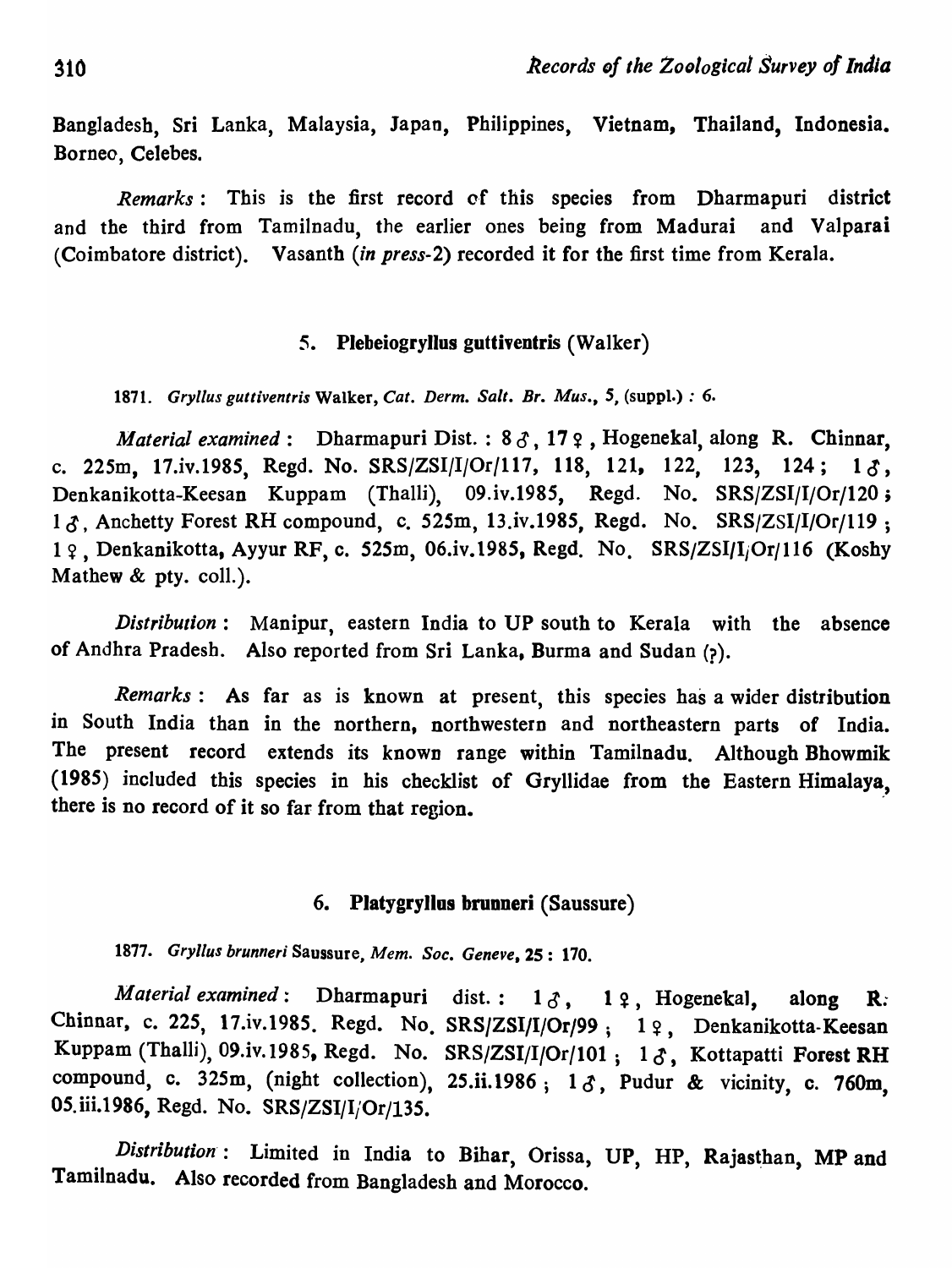*Remarks:* The present record is the third of this species from Tamilnadu, the earlier ones being from Coimbatore, and from the Javadi Hills (Vasanth, *in press-l).* 

# Key to the species of *Modicogryl/us* from Dharmapuri district

- 1. Colouration blackish, with rufous or rufous-yellow legs; head without ornamentation; posterior emargination of epiphallus of male genitalia with a median projection **•••** ••• ••• ••• ••• *blennus* (Saussure)
- Colouration paler, without contrasting legs; head ornamented with short yellow lines; posterior emargination of epiphallus without median projection  $\cdots$  2
- 2. Veins or lateral field of tegmina separated from one another and strongly curved: epiphallus of male genitalia dorsoventrally broader apically, and ectoparameres posteriorly slender ... ... ... ... *confirmatus (Walker)* Veins of lateral field closer and straight; in lateral view, epiphallus apically
- more slender and ectoparameres slender only at apex  $\cdots$  *ehsani* (Chopard)

## 7. Modicogryllus blennus (Saussure)

1877. Gryllodes blennus Saussure, *Mem. Soc. Geneve.*, 25: 215.

*Material examined:* Dharmapuri dist.: 13, Bommidi, c. 440m, 08.iii.1986, Regd. No. SRS/ZSI/J/Or/147; 22, Bommidi, c. 440m, 11.iii.1986, Regd. No.  $SRS/ZSI/I/Or/158 \& 159$  (Koshy Mathew & pty. coll.).

*Distribution:* Assam (7), w. Bengal, UP, Rajasthan, Tamilnadu. Also recorded from Burma, Sri Lanka, Malaysia, Indonesia (Java), Australia, Solomon Islands.

*Remarks:* All the specimens studied show concave anterior margin of pronotum and completely rufous to yellow-rufous legs. Posterior tibiae of male with 5 internal and 6 external spines, those of females with *5* spines on both margins. Apical field of male tegmina with 4 regular veins. Ovipositor of females with apical valves blunt, not acute as described by Chopard (1969). Subgenital plate of male broad anteriorly, notched apically.

Although the male specimen appears to be quite definitely of the genus *Modicogryllus* Chopard, on the basis of its external features, its genitalia does not key down to this genus in Randell (1964); it differs in (1) having quite conspicuous transverse parameral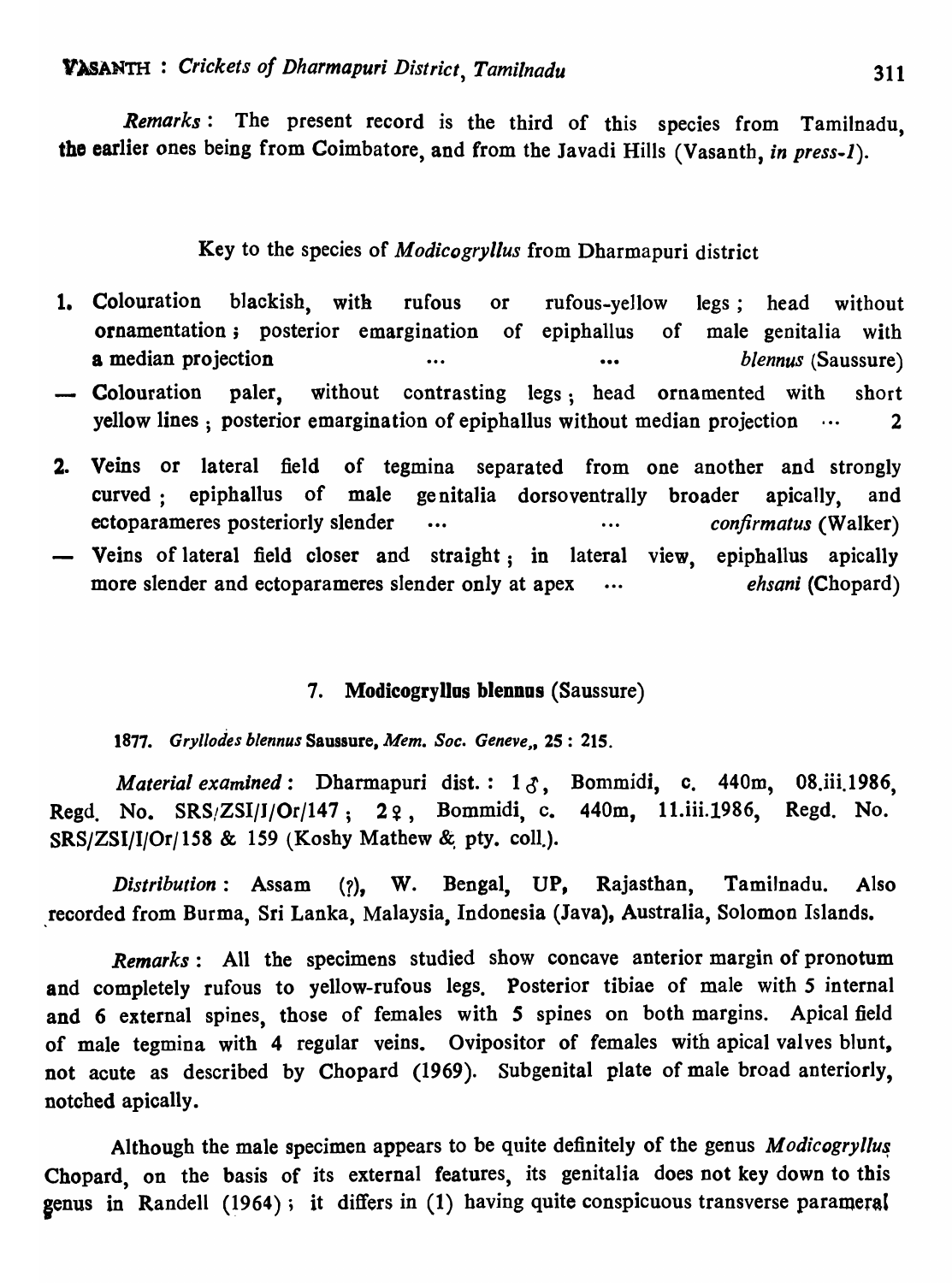muscle apodeme in endoparameres, and (2) the absence of expanded parameral muscle insertion in endoparameres.

This is the second record of this species from South India, the first being from Madurai in Tamilnadu. Vasanth (1982) expressed doubts about the record of this species from Assam because he examined a female specimen in the collection of the Academy of Natural Sciences of Philadelphia (ANSP), USA, identified as *blennus* by Chopard, which he actually found to be a female of *Stephoblemmus humbertiellus* Saussure. Since Chopard (1969) mentions the repository of the specimen from Assam as ANSP, if this is the only specimen from Assam identified as *blennus*  (Sauss.) in the ANSP collection, the specimen remains unknown from Assam. Hence, the query mark after 'Assam' under 'Distribution'.

### 8. Modicogryllus confirmatus (Walker)

*1859. Acheta confirmata* Walker, *Ann. Mag. nat. Hist.,* (3) 4: 221.

*Material examined*: Dharmapuri dist.: 123, 12, Hogenekal, along R. Chinnar, o. 225m, 17.iv.1985, Regd. No. SRS/ZSI/I/Or/72, 104, 156; 1 º, Denkanikotta-Keesan Kuppam (Thalli), 09.iv.1985, Regd. No. SRS/ZSI/I/Or/66;  $1 \zeta$ , Lake near Anchetty Forest RH, c. 525m, 12.iv.1985, Regd. No. SRS/ZSI/I/Or/157; 32. Anchetty Forest RH, c. 525m, 10.iv.1985, Regd. No. SRS/ZSI/I/Or/154;  $1 \zeta$ , 2 Km. on Hogenekal-Dharmapuri Road, c. 220m, 18.iv.1985, Regd. No. SRS/ZSI/I/Or/152; 1 ?. Hogenekal Forest RH, 18.iv.1985, Regd. No.  $SRS/ZSI/I/Or/153$ ; 19. Kottapatti-Singleri and vicinity, c. 290m, 28.ii.1986, Regd. No. SRS/ZSI/I/Or/151 (Koshy Mathew & pty. coll.).

*Distribution:* Northeastern India west to Haryana and Rajasthan, south to Karnataka and Tamilnadu, Andaman Islands. Also known from Nepal, Bangladesh, Burma, Sri Lanka, Pakistan, Malaysia, Thailand, China and Iran.

*Remarks:* The earlier records of this species in Tamilnadu are from Masinagudi (Nilgiri Hills), Madurai, and Javadi Hills (Vasanth, *in press-I).* 

A few of the specimens examined show a horizontal yellow band across the occiput connecting the short vertical lines. This may be distinct in some, indistinct in others.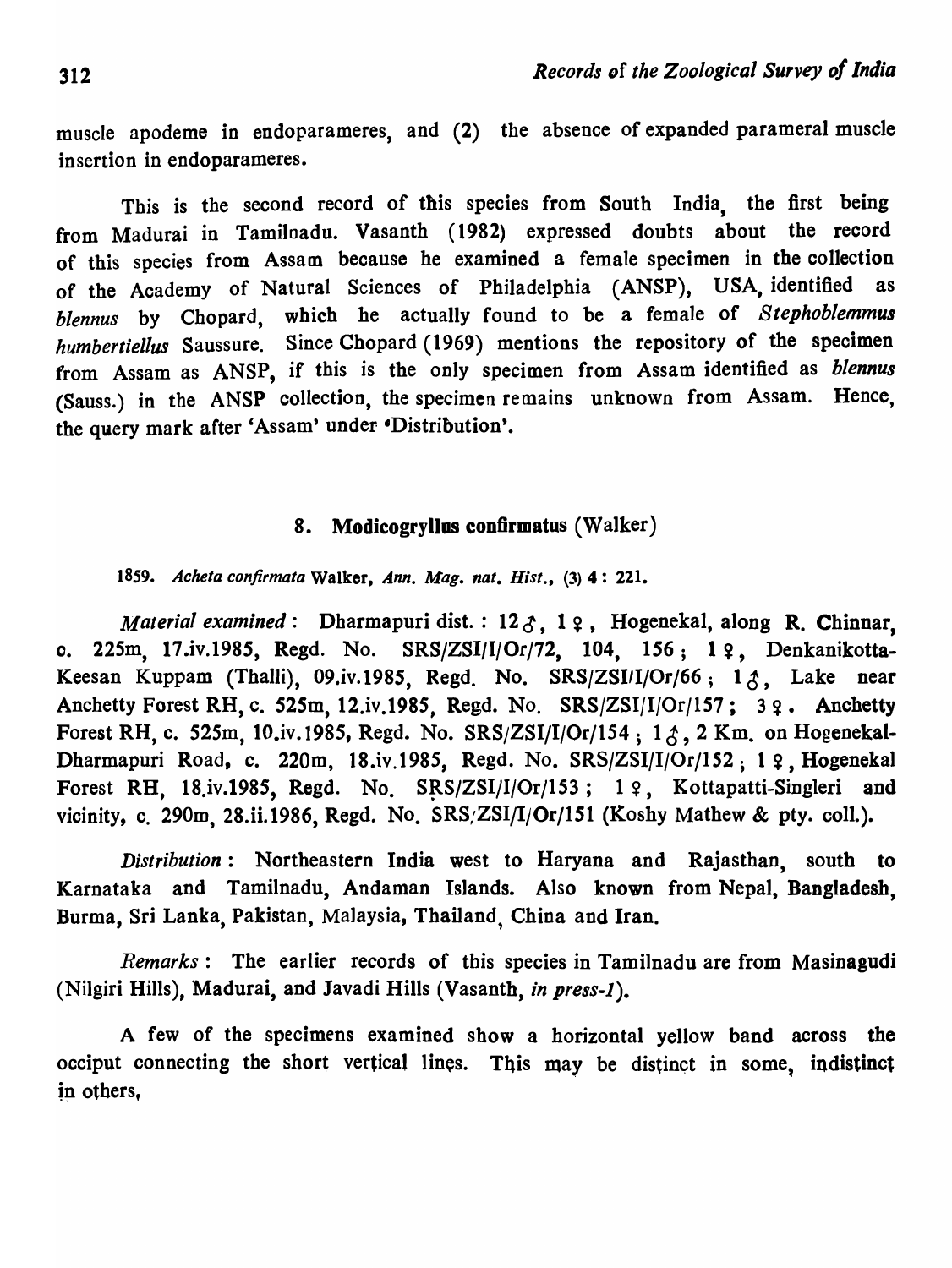## 9. Modicogryllus ehsani (Chopard)

*1961. Modicogryllus ehsani* Chopard. *Eos,* 37: 273. *1969. Gryllus ehsani.* Chopard. *Fauna Ind. Grylloidea.* 2: 64.

*Material examined*: Dharmapuri dist.: 13,62, Denkanikotta-Sameri, 08.iv.1985, Regd. No. SRS/ZSI/I/Or/105, 106, 113, 115;  $4\zeta$ ,  $2\zeta$ , Hogenekal, along R. Chinnar, c. 225m, 17.iv.1985, Regd. No.  $SRS/ZSI/I/Or/109$ , 111, 112; 1 $\zeta$ , Anchetty Forest RH. c. 525m, 10.iv.1985, Regd. No. SRS/ZSI/I/Or/114; 1 º, Hogenekal, along R. Cauvery, c. 225m, 16.iv.1985, Regd. No. SRS/ZSI/I/Or/107; 13, Kottapatti-Singleri and vicinity, c. 290m, 2<sup>5</sup>.ii.1986, Regd. No. SRS/ZSI/I/Or/108; 13, Bommidi, c. 440m, 11.ii.1986, Regd. No.  $SRS/ZSI/I/Or/110$  (Koshy Mathew & pty. coll.).

*Distribution*: Very restricted distribution in India ; so far known only from Assam, Karnataka and Tamilnadu. Also recorded from Pakistan.

*Remarks:* One male and two female specimens examined are longer than mentioned by Chopard (1969), viz., 11.5, 11.0 and 12.0 mm respectively. In one male and female the veins in the lateral field of tegmina are more or less separated as in M. *confirmatus.* 

The present record is the first of this species from Dharmapuri district, where it appears to be widely distributed.

### 10. Toranogryllas macolithorax (Chopard)

*1969. Gry/lopsls m:zculithorax* Cbopard. *Fauna Ind. Grylloideo.* 2 : 73.

*Material examined*: Dharmapuri dist.: 4 ?, 1 nymph, Anchetty-Kulumuru pallam, c. *47Sm,* 12.iv.198S, Regd. No. SRS/ZSI/ljOrj68 (Koshy Mathew & pty. coli.).

*Distribution:* So far confined to Karnataka and Tamilnadu in India.

*Remarks*: This is the first record of this species from Tamilnadu. The only other record in the country is from its type-locality in the western ghats in Karnataka.

The specimens examined have brown maxillary palpi, dark brown legs, and sometimes, 6-7 external spines on posterior tibiae.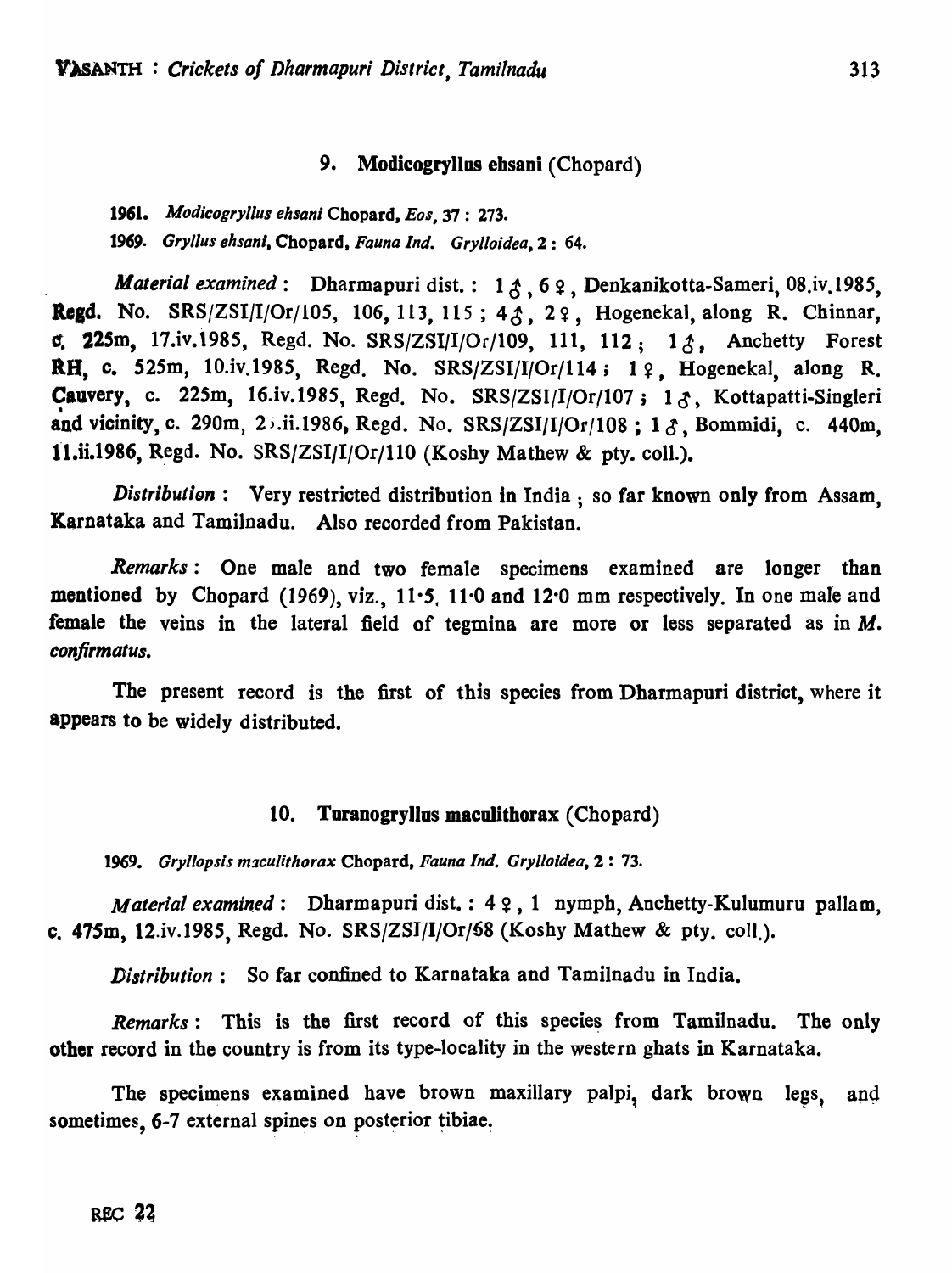### 11. GryJlopsis furcata (Saussure)

*1877. Gry/lodes furcatus* Saussure, *Mem. Soc. Geneve,* 25: 231.

*Material examined*: Dharmapuri dist.: 13, Denkanikotta-Noganoor RF, c. 800m, 07.iv.1985, Regd. No. SRS/ZSI/I/Or/161 (Koshy Mathew & pty. coll.).

*Distribution:* Recorded so far only from MP (?), Kamataka and Tamilnadu in India. Also Burma.

*Remarks:* The type in Saussure's collection is from Central India. In India, this species has also been recorded from Shimoga in the western ghats and Shevroy Hills in the eastern ghats (Chopard, 1969). Its known range is now extended in-South India.

The male specimen examined has the following measurements: body length *20·S* mm ; pronotal length 4 mm; pronotal width  $6.5$  mm; tegminal length 6 mm; posterior femoral length 14 mm, posterior tibial length 8·5 mm.

### 12. Gryllodes sigiUatos (Walker)

*1869. G,yllus sigl/latus* Walker. *Cat. Derm. Salt. Br. Mus.,* 1: 46.

*Material examined:* Dharmapuri dist.: 13, Anchetty Forest RH, c. 525 m. 10.iv.1985, Regd. No. SRS/ZSI/I/Or/91;  $1\delta$ , 2 nymphs, Hogenekal, along R. Cauvery, c. 225m, 16.iv.1985, Regd. No. SRS/ZSI/I/Or/88; 1  $\varphi$ , Hogenekal, along R. Chinnar. c. 225m, *17.iv.198S,* Regd. No. SRS/ZSI/I/Or/90; 1 nymph, Denkanikotta-Noganoor RF, c. 800m, 07.iv.1985, Regd. No. SRS/ZSI/I/Or/148; 13, Kottapatti-Singleri and vicinity, c. 290m, 28.ii.1986, Regd. No. SRS/ZSI/I/Or/91a;  $1\delta$ ,  $1\delta$ , Bommidi-Mookanur RF (south), c. 460m, 10.iii.1986, Regd. No. SRS/ZSI/I/Or/89; 1  $\varphi$ . Kottapatti.Vannathipaarai, R. Chinnar, c. 337 m, *2S.ii.1986,* Regd. No. SRS/ZSI/I/Or/92 (Koshy Mathew & pty. col!.).

*Distribution:* Distributed virtually throughout India and the Andaman and Nicobar Islands. Also recorded from Sri Lanka, Pakistan and Malaysia.

*Remarks:* Vasanth (in press-I) recorded this species from lavadi Hills in Tamilnadu. Its known range in that state is further extended by the present record.

One female specimen examined is macropterous, with tegmina  $7·5$  mm long, and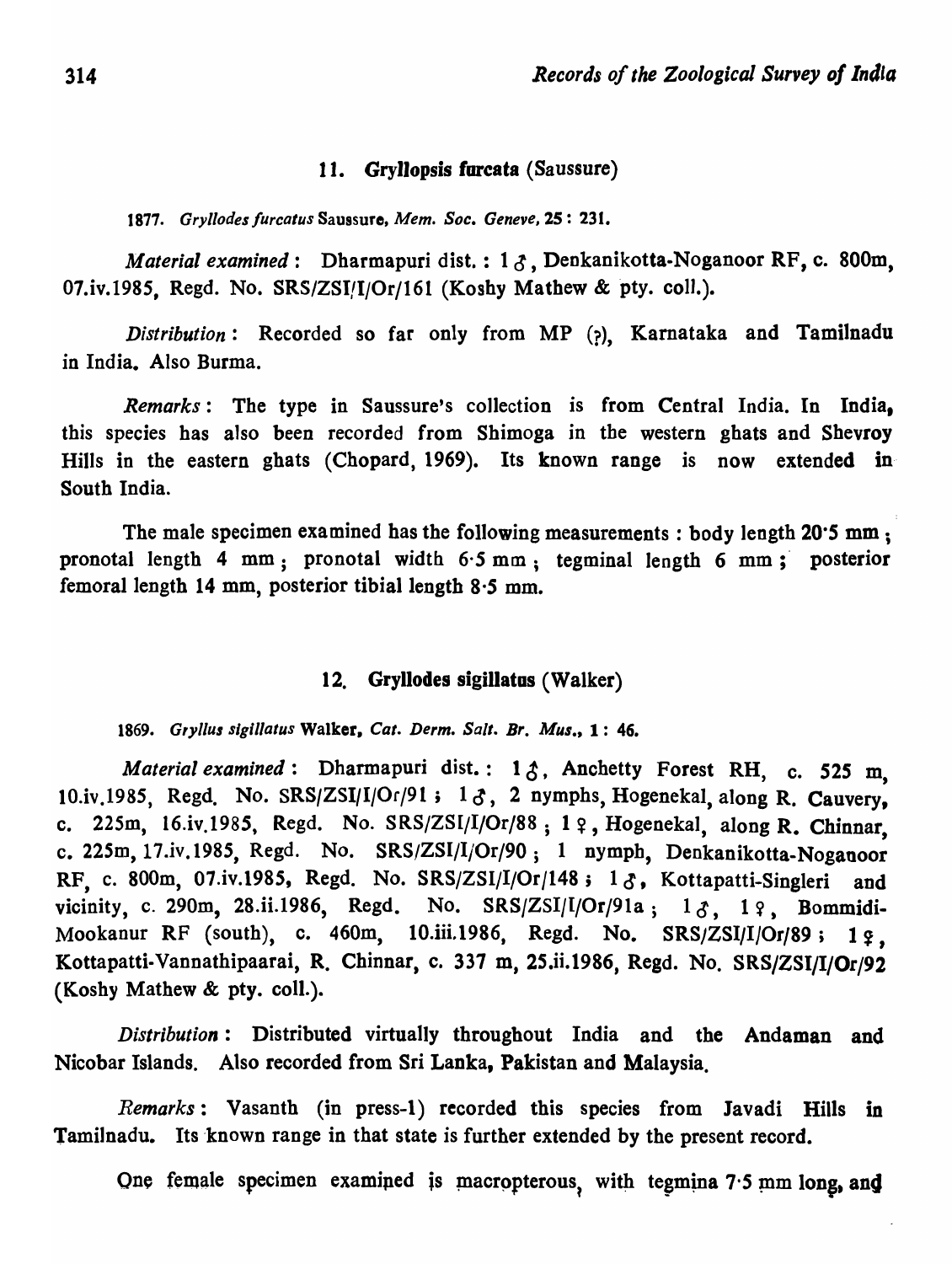**extending almost up to end of 5th abdominal tergite; wings short, not extending** beyond tegmina.

Although Chopard (1967) placed G. *supplicans* (Walker) as a synonym of *G. ,Igillatus* (Walker), Chopard (1969), which went to press earlier than the former but was published later, regarded G. *supplicans* as a separate species. It is the opinion of the present author that synonymising *supplicans* (Walker) with *sigillatus* (Walker) is justified. This is because macroptery appears to be the primary characteristic which distinguishes *supp/icans* from *sigillatus,* and macropterous forms of *sigillatus* have been bred in the laboratory.

It is interesting to note that the genitalia of one male specimen from Kottapatti differs from Randell (1964) in one important feature, *viz.,* presence of transverse parameral muscle apodeme on endoparameres. Additional differences are the absence of large U-shaped posterior emargination and a small V-shaped emargination.

#### 13. Cophogryllus martini (Bolivar) ?

1899 (1900). *Cophogryllus marlini* Bolivar, *Ann. Soc. ent. Fr.,* 68: 798.

*Material examined:* Dharmapuri dist.: 19, Hogenekal, along R. Chinnar, c. 225m, 17.iv.1985, Regd. No.  $SRS/ZSI/I/Or/140$  (Koshy Mathew & pty. coll.).

*Distribution:* India; Tamilnadu; Sri Lanka.

*Remarks:* Although the specimen examined agrees reasonable well with Chopard's (1969) description, its shorter ovipositor (9mm), as compared with the length (12.5mm) given by Chopard (op. cit.) is remarkable.

C. *martini* is so far known to be restricted to Tamilnadu and Sri Lanka. The 'present specimen is the northernmost record for the species.

## Key to the species of *Velarifictorus* from Dharmapuri district

Lateral ocelli connected by transverse yellow band; face of male highly concave; mandibles of male greatly elongated and excavated; postero-median projection of epipballus of male genitalia not deeply notched ••• *aspersus* (Walker)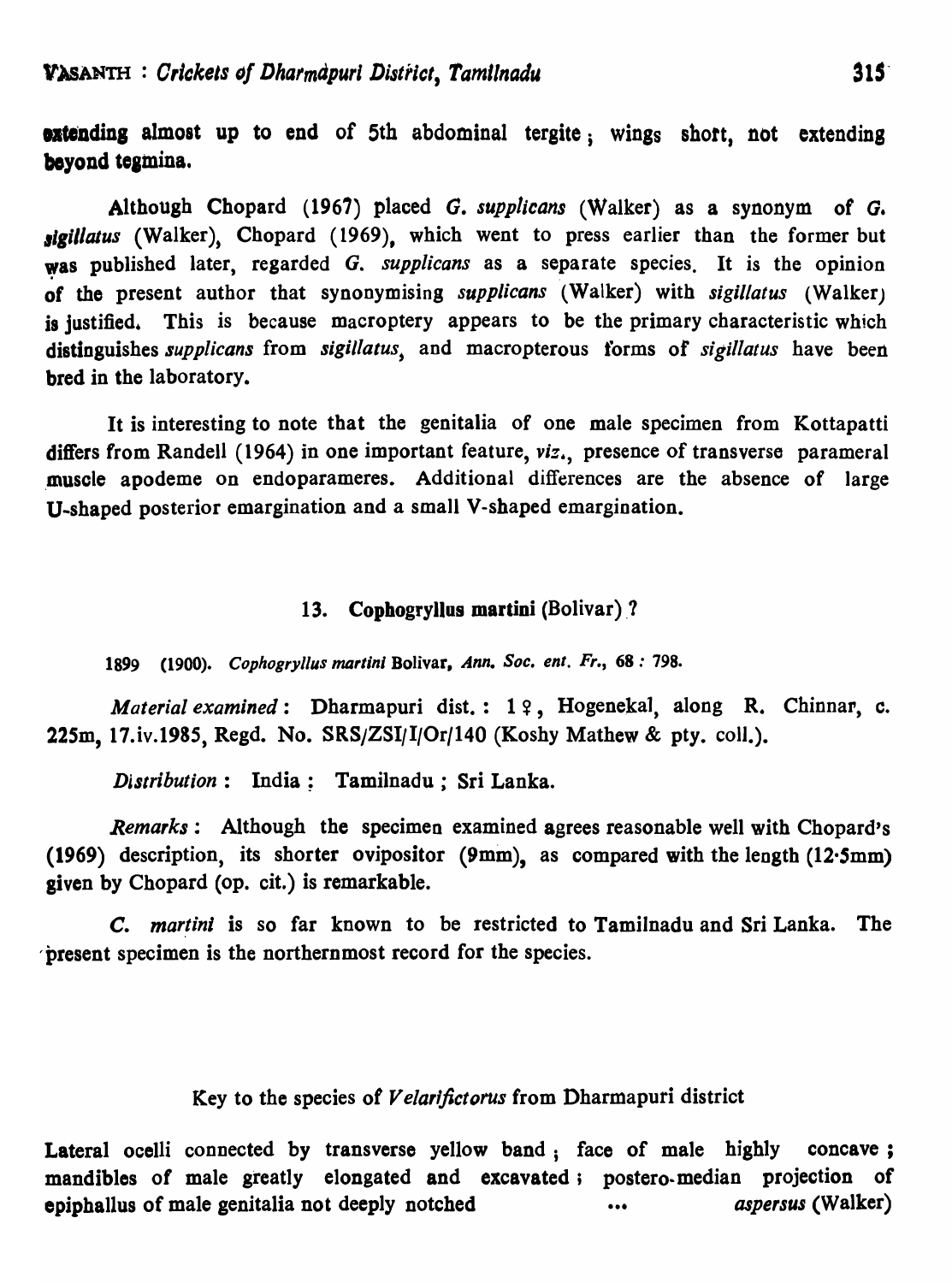Lateral ocelli not connected by a band; face of male not concave; mandibles of male neither greatly elongated nor excavated; postero-median projection of epiphallus deeply notched to form two lobes *fallax* (Chopard)

### 14. Velarifictorus aspersus (Walker)

*1869. Gryl/us aspersus* Walker, *Cat. Derm. Salt. Br. Mus.,* 1 : 39.

*Material examined*: Dharmapuri dist.:  $1 \delta$ , Pudur & vicinity (Chitteri Hills), c. 760 m, 05.iii.1986, Regd. No. SRS/ZSI/I/Or/160 (Koshy Mathew & pty. coll.).

*Distribution*: Arunachal Pradesh and Meghalaya in Northeast India, W. Bengal, UP, Jammu & Kashmir, Maharasthra and South India. Also recorded from Sri Lanka, Burma, Malaysia, Singapore, Indonesia (Java), Borneo, Annam, Hong Kong, China.

*Remarks:* Chopard (1969) has mistakenly included Valparai in Karnataka state (erstwhile Mysore state) in the 'Range' of the present species. In fact, Valparai is in the state of Tamilnadu. This is the reason for Vasanth's (in press-I) mistaken opinion that his was the first record of this species from Tamilnadu (viz., Javadi Hills). Vasanth (1982) had earlier recorded it for the first time from Arunachal Pradesh. Further, the first report from Kerala was by Vasanth (in press-2). The present record is an extension of its range in Tamilnadu. Interestingly in that state the records of this species, so far, have only been from hilly regions.

### 15. Velarifictorus fallax (Chopard)

*1969. Scapsipedus fal/ax* Chopard, *Fauna Ind. Grylloidea.* 2: 117.

*Material examined*: Dharmapuri dist.: 13, Kottapatti Forest RH compound. c. 325m (night collection), *2S.ii.1986,* Regd. No. SRS/ZSI/I/Or/162 (Koshy Mathew & pty. coll.).

*Distribution*: Restricted the following states in South India: Karnataka, Kerala, Tamilnadu.

*Remarks:* The tegmina of the specimen extend up to the 7th abdominal tergite. The present record from Tamilnadu is the first from that state.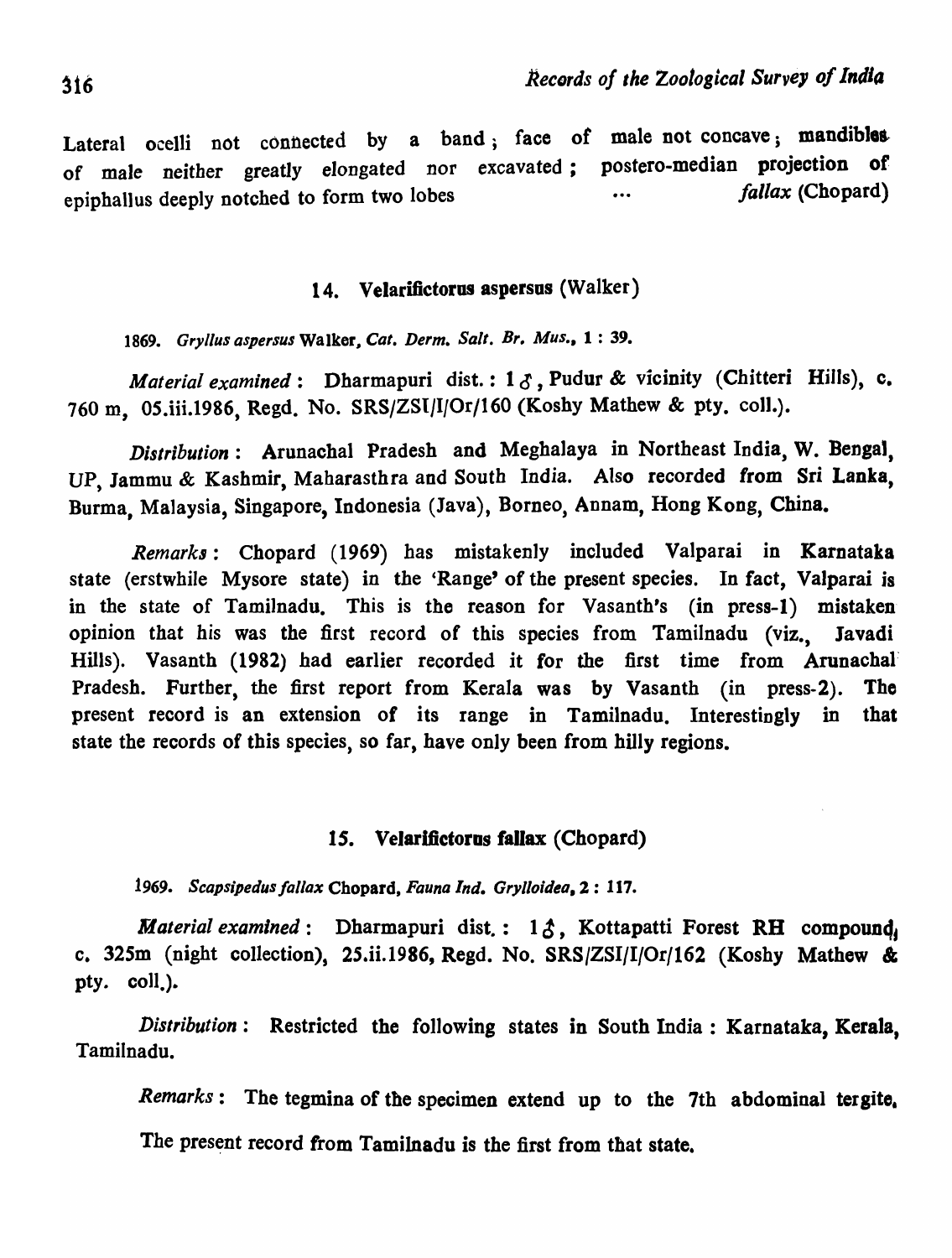# 16. Loxoblemmus cavifrons Chopard

(Fig. 1)

## 1928. Loxoblemmus cavifrons Chopard, Rec. Ind. Mus., 30: 20.

*Material examined*: Dharmapuri dist.: 13, Denkanikotta-Noganoor RF, c. 800m, 07.iv.1985, Regd. No. SRSjZSljl/Or/138 (Kosby Mathew & pty. coli.).



Fig. 1: Genitalia of tbe male of *Loxoblemmus*  cavifrons. a. Front view; b. Back view.

*Distribution*: India: Pondicherry (type-locality), Tamilnadu.

*Remarks:* Since its description in 1928 this species is, so far, known only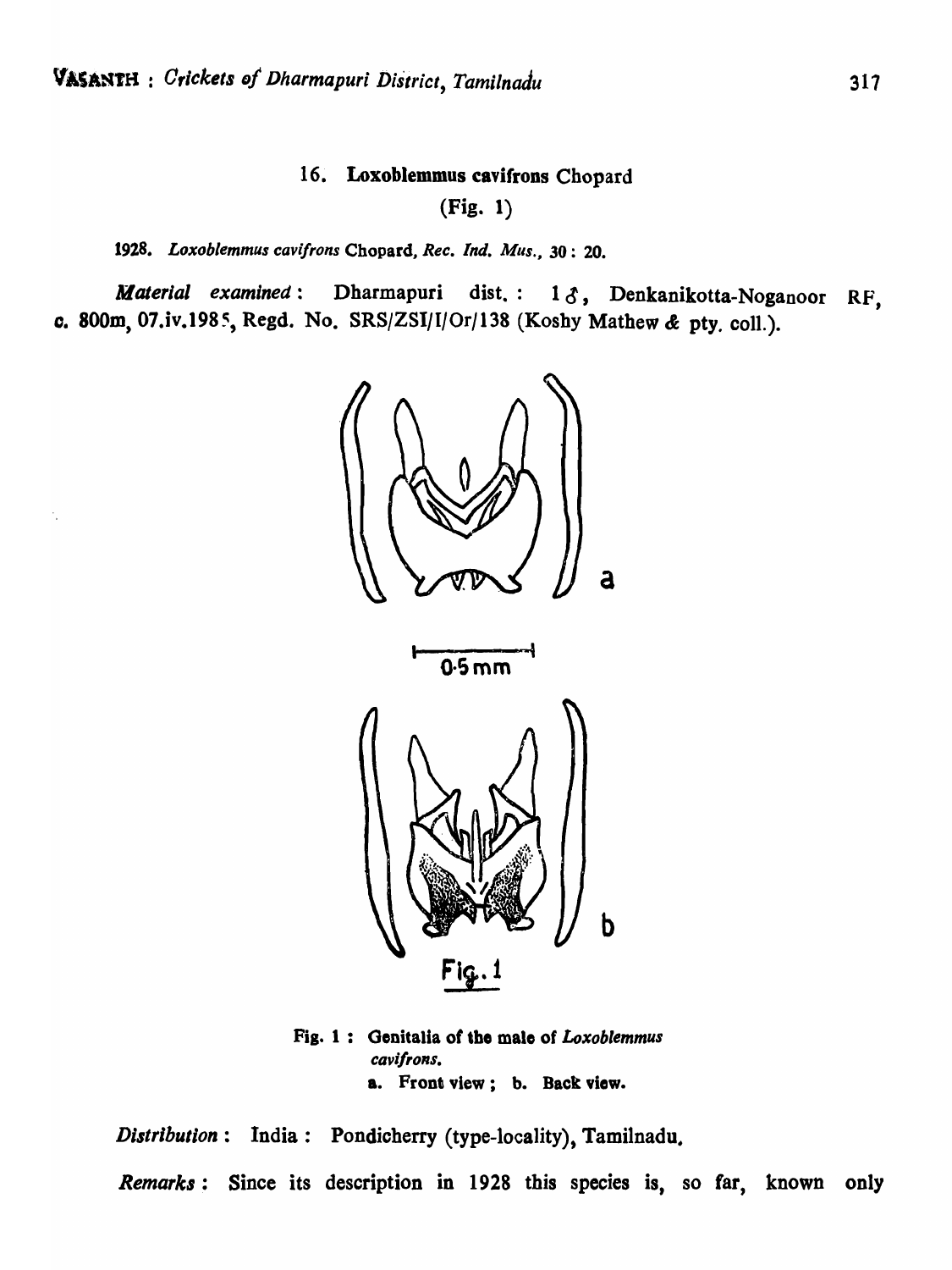from the type locality--Pondicherry. The specimen before the present author is the second record of the species, and the first from Tamilnadu.

Chopard (1928, 1969) has given only the body length as S'Smm, The measurements of the specimen examined are as follows: Body 9 mm; pronotum  $1.3 \text{mm}$ ; width of pronotum 2 mm; tegmina 4.2 mm; posterior femur 5 mm; posterior tibia 3 mm.

The genitalia of the male is figured here for the first time.

### 17. Coiblemmus compactus (Chopard)

*1928. Homaloblemmus compactus* Chopard, *Spol. Zeyl.,* 14 : 201.

*Material examined*: Dharmapuri dist. :  $2 \delta$ , Hosur Cattle Farm campus, c. 860m. 04.iv,1985, Regd. No.  $SRS/ZSI/I/Or/28$ , 128, ; 1 $\Lambda$ , 2 $\Omega$ , 1 nymph, Denkanikotta-Noganoor RF, c. 800m, 07.iv.1985, Regd. No.  $SRS/ZSI/I/Or/129$ ; 13. Denkanikotta-Sameri, 08.iv.1985, Regd. No. SRS/ZSI/I/Or/134 (Koshy Mathew & pty. coll.).

*Distribution:* Limited to South India: Karnataka and Tamilnadu. Also Sri Lanka.

*Remarks:* The specimens were of smaller size (13-15 mm) than given by Chopard (1969).

This species, the only one described in the genus *Colblemmus,* also has restricted range within India, like the previous species.

# II. Subfamily: NEMOBIINAE

Key to Genera of subfamily Nemobiinae from Dharmapuri district

Tegminal venation different in the sexes, with males showing well-developed mirror; posterior legs shorter in relation to body size ." *Pteronemobius* Jacobson & Bianchi

Tegminal venation similar in the sexes, that of male without mirror; posterior legs longer in relation to body size •.. ... *Paranemobius* Saussure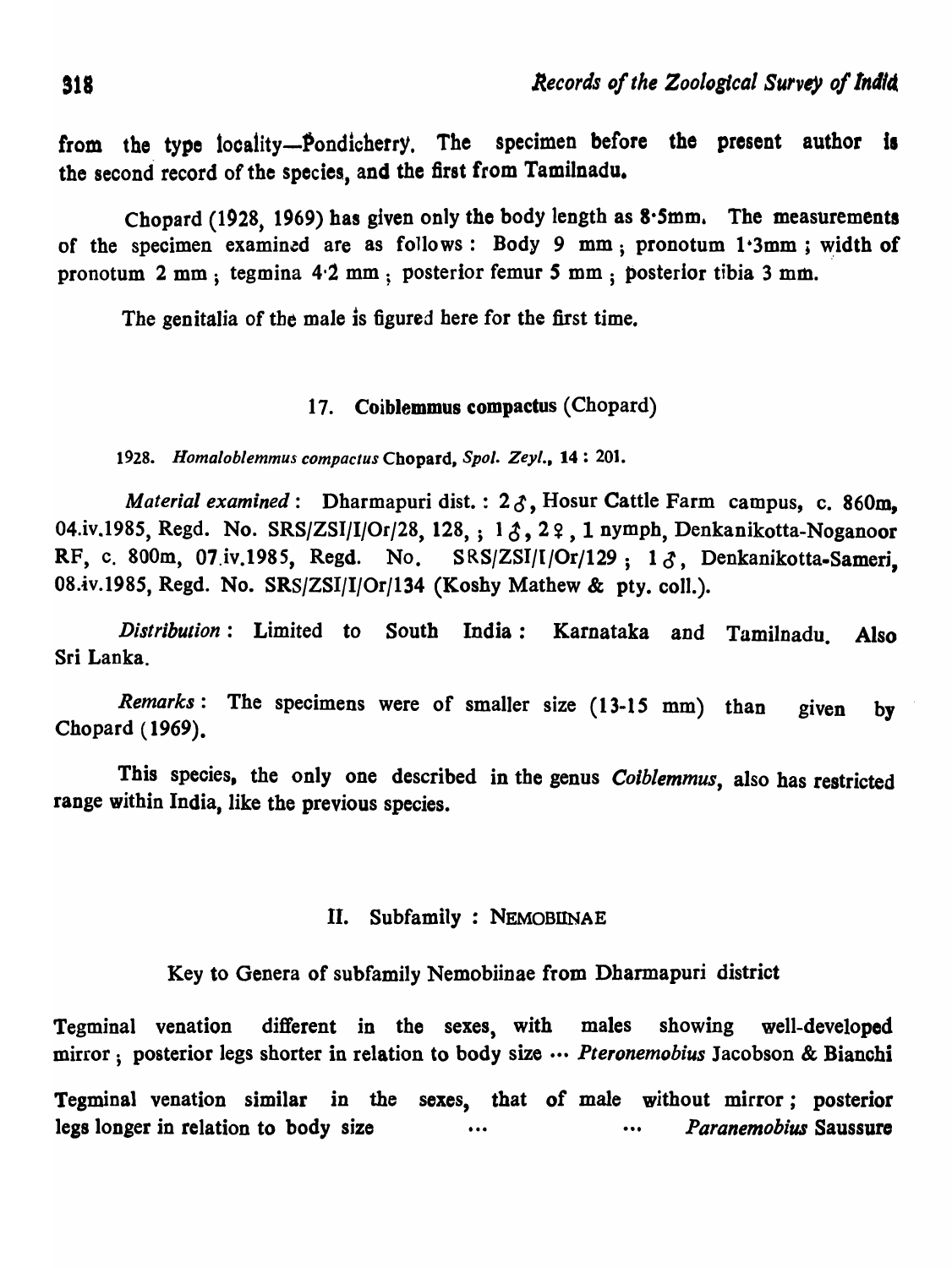### Key to species of *Pteronemobius* from Dharmapuri district

| 1. Posterior femora presenting blackish bands | $\bullet\bullet\bullet$ | $\bullet\bullet\bullet$ |  |
|-----------------------------------------------|-------------------------|-------------------------|--|
| - Posterior femora without blackish bands     | $\bullet\bullet\bullet$ |                         |  |

- 2. Maxillary palpi with 4th and 5th segments white, contrasting with other dark segments; posterior tibia of male with 4 internal spines, that of female with 3; epiphallus of male genitalia postero-medially not notched *fascipes* (Walker)
- Maxillary palpi dull yellowish; posterior tibia of both sexes with 4 spines on internal margin; epiphallus postero-medially notched *endineering* on the establishing on the establishing on the establishing on the establishing on the establishing on the ending on the establishing on the establishin
- 3. Body of uniform colouration; posterior tibia of both sexes with 4 spines on each margin **•••** ••• ••• ••• ••• ••• •• •• •• •• *concolor* (Walker) - Colour of tegmina yellowish, contrasting with dark head; posterior tibia of male with 3 external, 4 internal spines; that of female with 3 spines on each margin  $\cdots$  *hicolor* (Saussure)

### 18. Pteronemobius coneolor (Walker)

*1871. Eneoptera coneolor* Walker. *Cal. Derm. Salt. Br. Mus,.* 5 (suppl.): 10.

*Material examined*: Dharmapuri dist.: 1  $\varphi$ , Sitteri Forest RH (on ceilling), c. 920m, 03.iii.1986, Regd. No. SRS/ZZI/I/Or/64;  $1 \delta$ ,  $1 \circ$ , Hosur-Muniyamma bridge (Teertham), c. 700m, 04.iv.19 $85$ ; 1 $\delta$ , Kottapatti Forest RH compound, c. 325 m, (night collection), 26.ii.1986, Regd. No. SRS/ZSI/I/Or/65 (Koshy Mathew & pty. coll.).

*Distribution*: Distributed over much of India and the Great Nicobar Is!and. Also Burma, Sri Lanka and Malaysia.

*Remarks:* A fairly common species but so far known in Tamilnadu from only one locality, *viz.,* Coimbatore.

### 19. Pteronemobius fascipes (Walker)

1869. *Eneoptera/ascipes* Walker. *Cal. Derm. Salt. Br. Mus.,* 1 : 67.

Material examined: Dharmapuri dist.: 29, Perhandipalli, c. 800 m, 03.iv.1985,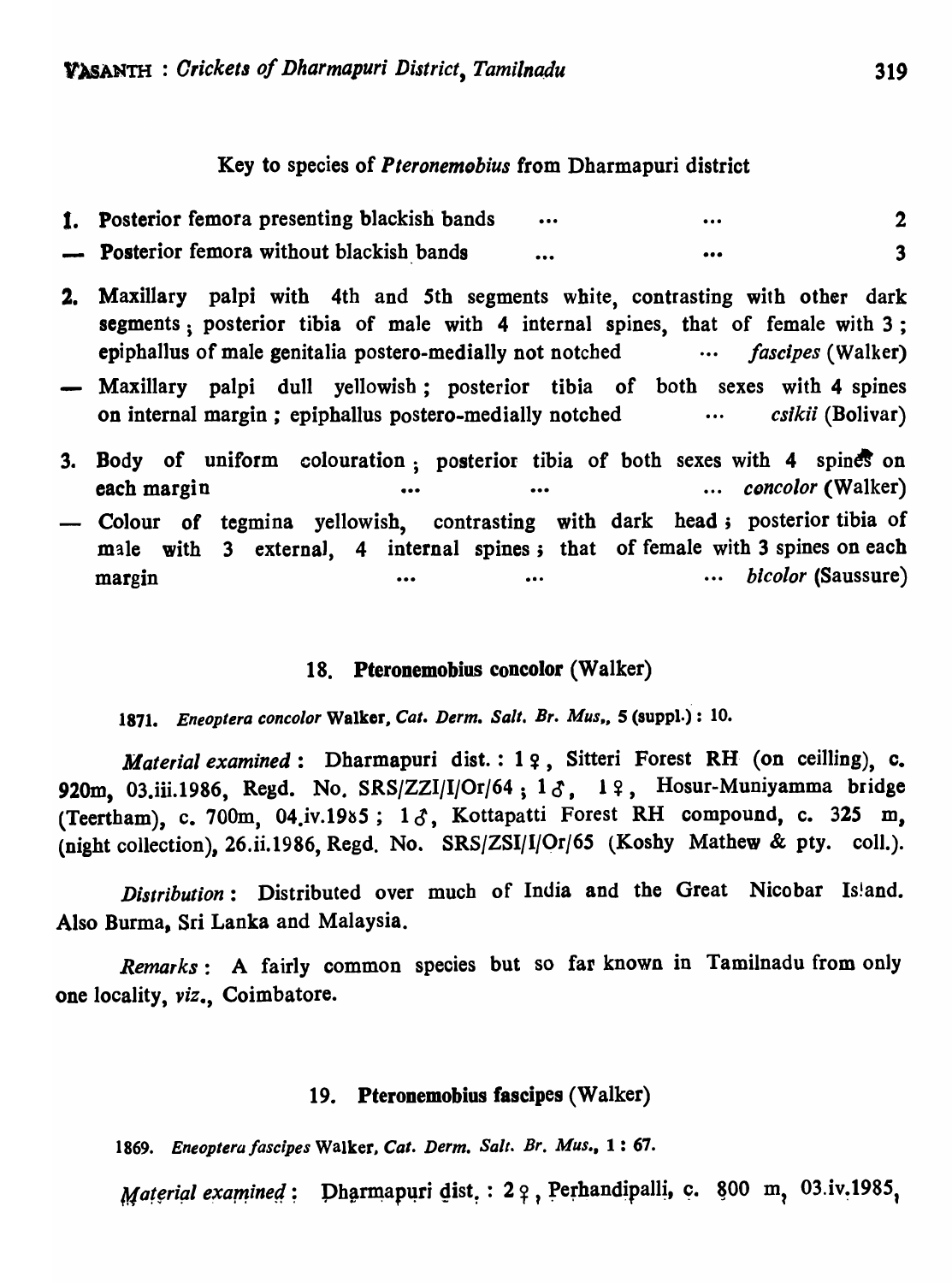Regd. No. SRS/ZSI/I/Or/61 ;  $1 \delta$ ,  $1 \Omega$ , Hosur-Muniyamma bridge (Teertham), c. 700 m, 04.iv.1985, Regd. No. SRS/ZSI/I/Or/60;  $1 \, \delta$ ,  $1 \, \Omega$ , Hogenekal, along R. Chinnar, c. 225 m, 17.iv.1985, Regd. No. SRS/ZSI/I/Or/59; 1 $\delta$ , Kottapatti-Chettigutta, Ammapeta aru, c. 330 m, 26.ii.1986, Regd. No. SRS/ZSI/I/Or/126;  $1 \land$ ,  $4 \degree$ , Sitteri, around Thombakkal river, c. 760 m, 02.iii.1986, Regd. No. SRS/ZSI/I/Or/74; 1 nymph, Sitteri-Harur Road-around Maamarathu odai, c. 430-620 m, 04. iii. 1986, Regd. No. SRS/ZSI/I/Or/lSO (Koshy Mathew & pty. coli.).

*Distribution:* Distributed over much of the Indian mainland. Also Burma, Sri Lanka, Malaysia, Singapore, Indonesia (Java), China, Formosa and Philippines.

*Remarks*: A very widely distributed species. The previous records in Tamilnadu are from Tindivanam and Tiruchirapalli (Chopard, 1969), and the Javadi Hills, (Vasanth, *in press-l).* 

### 20. Pteronemobios cslkii (Bolivar)

*1901. Nemobius csikii* Bolivar. *Zichy. Zool. Ergebn ••* 2: 243.

*Material examined*: Dharmapuri dist.: 23, 32, Kottapatti-Vannathipaarai, R. Chinnar, c. 335 m, 25.ii.1986, Regd. No.  $SRS/ZSI/I/Or/69$ ;  $1000$ ,  $69$ , Kottapatti Forest RH compound, c. 325 m, (night collection), 25.ii.1986, Regd. No.  $SRS/ZSI/I/Or/125$ ; 1 º, Kottapatti-Singleri & around, c. 290m, 28.ii.1986, Regd. No. SRS/ZSI/1/Or/71; 1 º, Sitteri, arround R. Thombakkal, c. 760 m, 02.iii.1986, Regd. No. SRS/ZSI/I/Orj73 (Koshy Mathew & pty. coll.).

*Distribution*: Arunachal Pradesh and Assam, Bihar to Haryana and Rajasthan, and Karnataka and Tamilnadu. Also Sri Lanka, Burma, China, Siberia.

*Remarks:* This species, which is likely to be confused with */asclpes* (Walker) because of its similar colouration, was seen in substantial numbers on the sandy banks of the R. Chinnar at Vannathipaarai.

### 21. Pteronemobius bicolor (Saussure)

*1877. Nemoblus bleolor* Saussure, *Mem. Soc. Geneve,25: 98.* 

*Material examined:* Dharmapuri dist.: 12, Kottapatti Forest RH compound,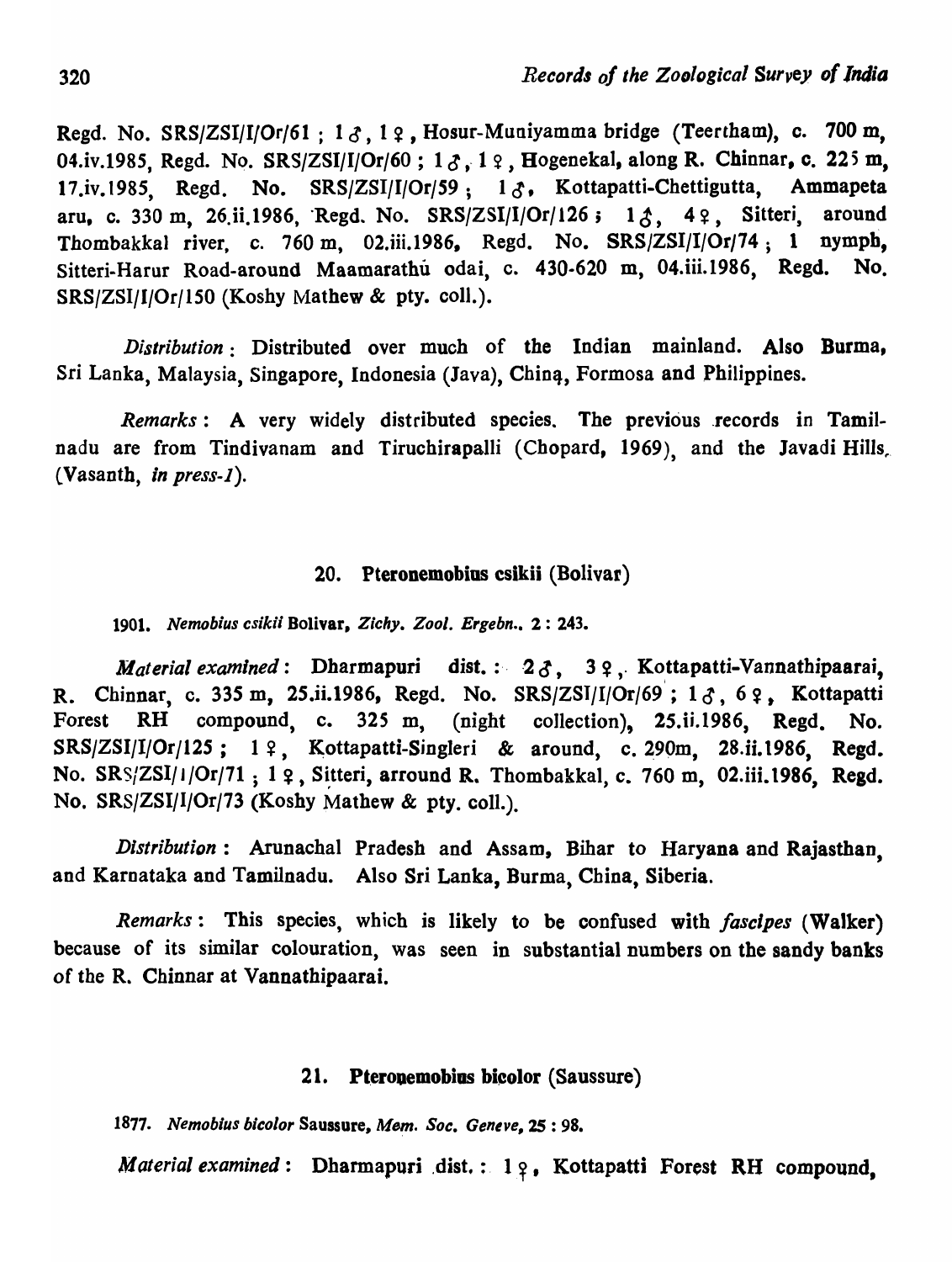6. 325 m, (night collection), 25.ii.1986, Regd. No. SRS/ZSI/I/Or/62 (Koshy Mathew  $\mathbf{d}$  if  $\mathbf{f}$  if  $\mathbf{y}$ . coll.).

*Distribution:* India: W. Bengal, Bihar, MP, Karnataka, Tamilnadu. Also-Burma, Sri Lanka and Thailand.

*Remarks:* The distribution of this species, as currently known, is rather patchy, with wide gaps in the northern, northeastern and western parts of India. There are only three records from Tamilnadu, including the present one from Dharmapuri dristrict; the other two are from Coimbatore and Tiruchirapalli.

The tegmina of the specimen show 2 or 3 large cells towards the rounded apex.

### 22. Paranemobius pictus (Saussure)

*1877. Paranemobius piclus* Saussure, *Mem. Soc. Geneve,* 25: 67.

*Material examined*: Dharmapuri dist.: 1, 2, 1, 2, Anchetty RF-Todehalla river, c. 500 m, 11.iv.1895, Regd. No. SRS/ZSI/I/Or/127 ;  $4\zeta$ ,  $2\zeta$ , 7 nymphs, Doddahalla river, south of Anchetty, c. 500 m, 14.iv.1985 (Koshy Mathew & pty. coll.).

*Distribution:* India: Bihar, Karnataka, Kashmir, KeraIa, MP, Maharashtra. Also Sri Lanka.

*Remarks*: The present record extends the known range of this species within Tamilnadu,

#### III. Subfamily: PHALANGOPSINAE

### 23. Arachnomimus annulicornis Chopard

*1936. Archnomimus annu/icornis* Chopard, *Ceyl. I. Sc.* (8) 20: 67.

*Material examined*: Dharmapuri dist.:  $2 \delta$  ? nymphs, Sitteri Forest RH (on ceiling), c. 920 m, 03.iii.1986, Regd. No. SRS/ZSI/I/Or/139 (Koshy Mathew & pty. col1.).

*Distribution:* Restricted to Tamilnadu. Also known from Sri Lanka,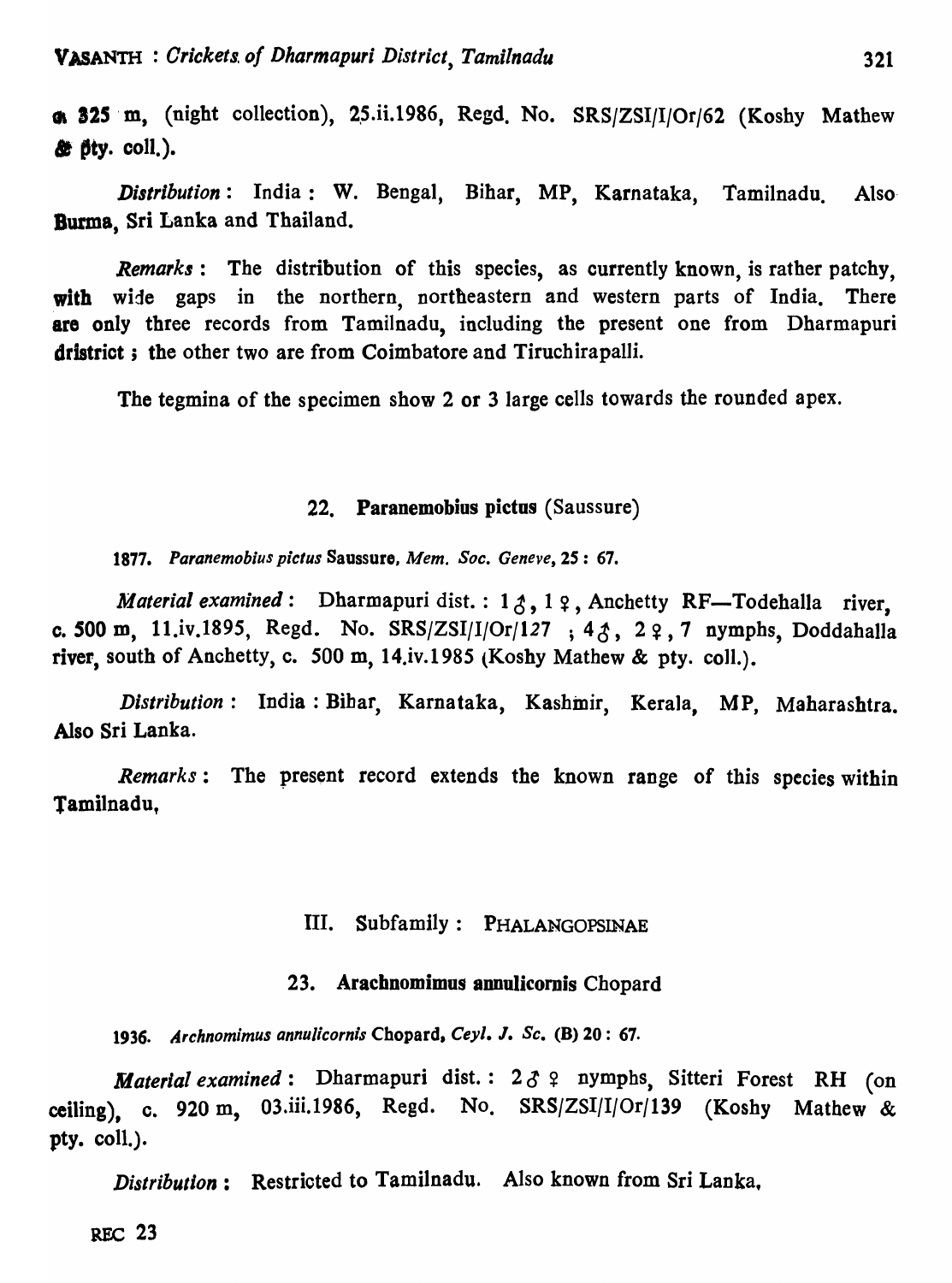*Remarks:* This species is reported here for the first time from India, the earlier record being from Sri Lanka. The only other species of the genus *Arachnomimus*  known so far from Tamilnadu is A. lepidus Chopard. Further, A. nietneri (Saussure) is known from Kerala and W. Bengal.

### IV. Subfamily: OECANTHINAE

### 24. Oecanthus indicus Saussure

*1878. Oecanthus indicus* Saussuro, *Mem. Soc. Geneve,* 2S: 454.

*Material examined*: Dharmapuri dist.: 19, Kottapatti-Vannathipaarai, R. Chinnar, c. 335, 25.ii.1986, Regd. No.  $SRS/ZSI/I/Or/141$ ; 19, Pudur & vicinity (Chitteri Hills) c. 760 m, 05.iii.1986, Regd. No.  $SRS/ZSI/I/Or/145$ ; 19, Bommidi, c. 440 m, 11, iii.1986, Regd. No.  $SRS/ZSI/I/146$  (Koshy Mathew & pty. coll).

*Distribution:* Eastern, northeastern and central India and parts of South India. Also Sri Lanka, Philippines, China and Japan.

*Remarks:* The known distributional range of this species in. Tamilnadu is extended to the Dharmapuri district. Previous records are from coimbatore, Nilgiri Hills, Palni Hills (Kodaikanal), and the Javadi Hills (Vasanth, *in press-1*).

#### V. Subfamily : TRIGONIDIINAE

Key to genera of subfamily Trigonidiinae from Dharmapuri district

1. Tegmina quite different in the sexes, that of male always showing distinct mirror and anal field ; no finely striated appearance ••. 2 Tegmina quite similar in the two sexes, showing a finely striated appearance ••• ••• ••• *Trigonidium* Rambur

2. Tegmina of female with false veins between principal veins; pronotum rounded in front ••• ••• *HDmoeoxiphll* Saussure - Tegmina of female without false veins; pronotum not rounded in front, only a little convex ••• ••• ••• ••• ••• ••• ••• *Anaxipha* Saussure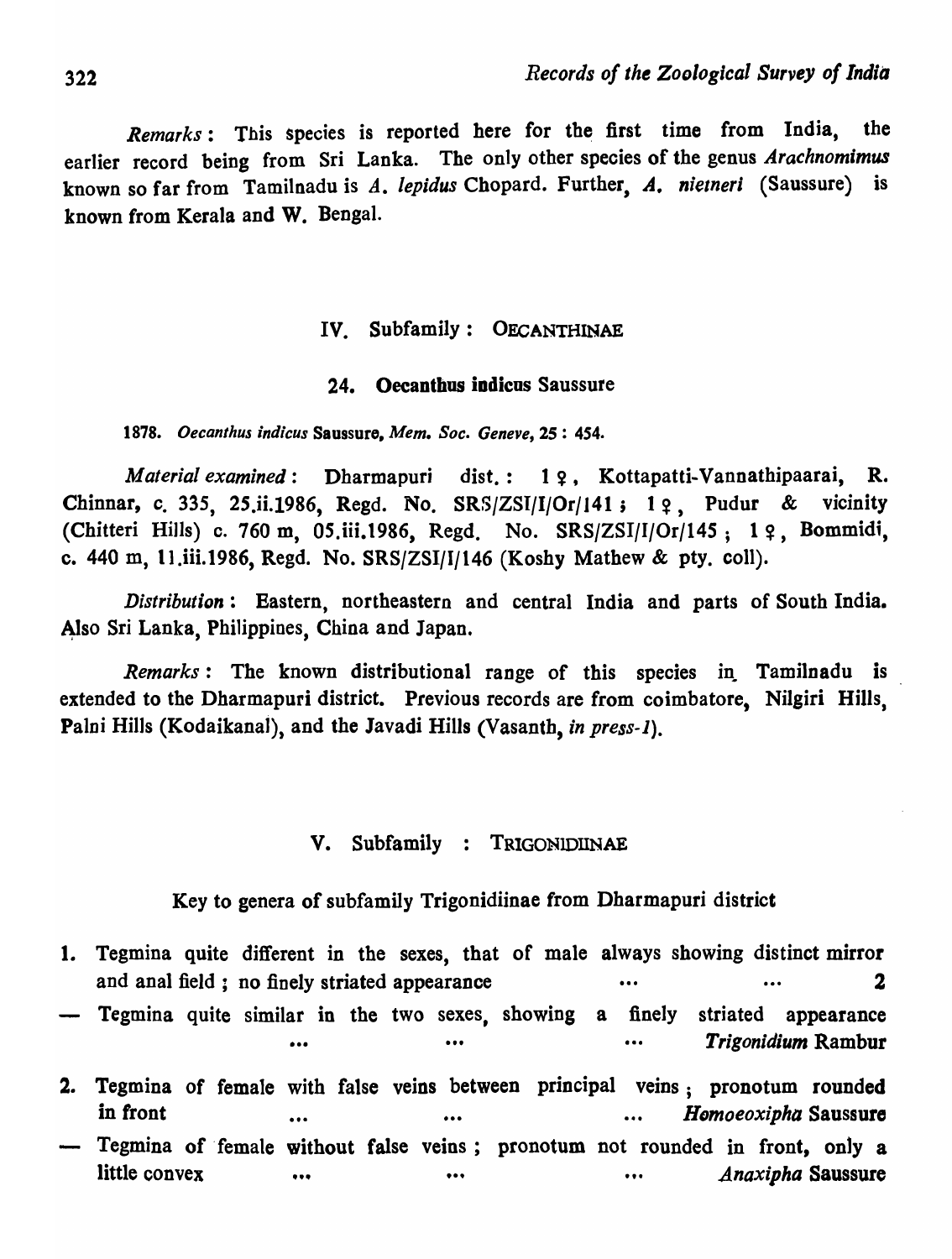### 25. Homoeoxipha Jycoides (Walker)

*1869. Phyllopalpus Iycoides* Walker, *Cat. Derm. Salt. Br. Mus.,* 1: 71.

*Material examined*: Dharmapuri dist.: 19, Kottapatti-Chettigutta, Ammapeta aru, c. 330m, 26.ii.1986, Regd. No. SRS/ZSI/I/Or/63 (Koshy Mathew & pty. col!.).

*Distribution:* Northeastern, eastern and northern India west up to UP ; Karnataka and Tamilnadu in the south; Andaman Islands. Also Sri Lanka, Burma, Bangladesh, Singapore, Malaysia, Formosa, China, Australia.

*Remarks*: The known distributional range of this species in Tamilnadu is extended to Dharmapuri district.

### 26. Anaxipba longipennis (Serville)

1839. Trigonidium longipenne Servilie, *Ins. Orthopt.*, 351.

*Material examined*: Dharmapuri dist.: 1 ?, Anchetty Forest RH, c. 525 m, lO.iv.198S, Regd. No. SRS/ZSI/I/Or/147 (Koshy Mathew & pty. col!.).

*Distribution:* Parts of northeastern and eastern India, and Karnataka and Tamilnadu in the south; Andaman Islands; Also recorded from Sri Lanka, Malaysia, Burma; Mauritius, East Africa, Australia.

*Remarks:* This species was known in Tamilnadu from Coimbatore only, unti1 Vasanth (in *press-1*) recorded it from the Javadi Hills.

### Key to species of *Trigonidium* from Dharmapuri district

Tegmina more convex; wings not extending beyond tegmina; perforated •••• anterior tibiae not *cicinaeloides* Rambur Tegmina 'longer and less convex; wings long, extending well beyond tegmina; anterior tibiae perforated ... ... ... ... ... *humbertianum* (Saussure)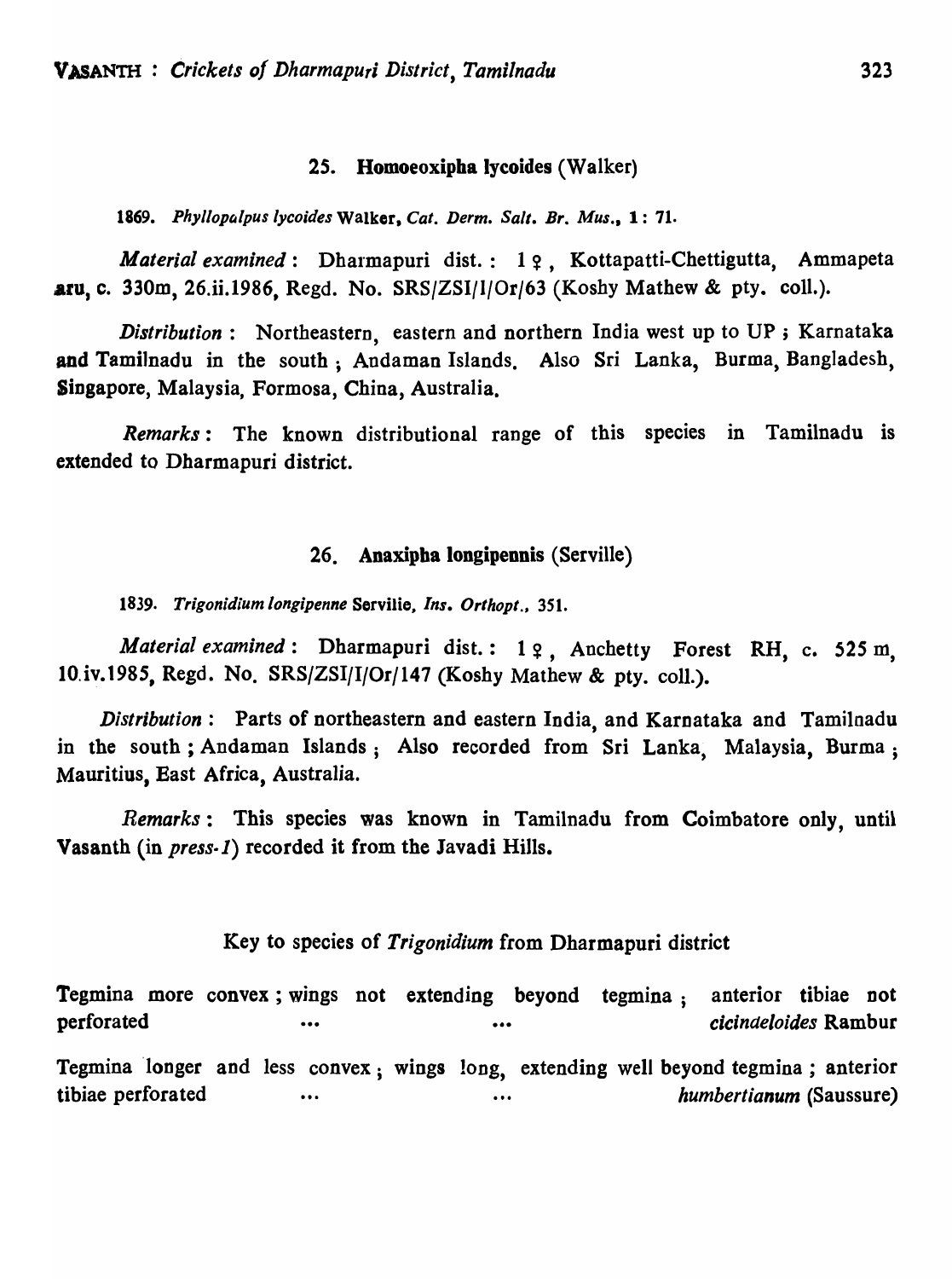#### 27. Trigonidium cicioideloides Rambur

*1839. Trigonidium cicinideloides* Rambur, *Faune AndaJous.,* 2: 39.

*Material examined*: Dharmapuri dist.: 13, Lake near Anchetty Forest RH, c. 525 m, 12.iv.1985, Regd. No.  $SRS/ZSI/I/Or/136$ ;  $2 \delta$ , Sitteri-Harur Road, around Maamarathu Odai, c. 430-620 m, 04.iii.1986 (Koshy Mathew & pty. coll.).

*Distribution:* Northeastern and eastern India, HP, western India, and Karnataka and Tamilnadu in South India, and the Andaman Islands. Also recorded from Sri Lanka, Nepal, Burma, Malaysia; widely distributed from South Europe to South Asia and all over Africa.

#### 28. Trigonidium humbertianum (Saussure)

*1878. Homoeoxiphus humbertianum* Saussure, *Mem. Soc. Geneve,* 2S : 468.

*Material examined*: Dharmapuri dist.: 23, 29, Sitteri-around R. Thomabakkal, c. 760 m, 02.iii.1986, Regd. No.  $SRS/ZSI/I/Or/70$ : 22, Kottapatti Forest RH compound, c. 325 m, (night collection), 26.ii.1986; 1  $\varphi$ , Sitteri, c. 920 m, 04.ii.1986, Regd. No. SRS/ZSI/I/Or/132;  $1\delta$ ,  $1\delta$ , Bommidi-Mookanur RF (north), c. 420 m, 09.iii.1986, Regd. No. SRS/ZSI/IjOR/131 (Koshy Mathew & pty. colI.).

*Distribution*: Widely distributed over much of the Indian mainland. Also known from Sri Lanka, Malaysia, Iran, Africa; widely distributed in the Oriental Region.

*Remarks:* There is a difference of opinion among gryllid taxonomists regarding the actual status of this species (Vasanth, 1982).

#### ACKNOWLEDGEMENTS

The author is thankful to the Director, Zoological Survey of India, Calcutta, for giving him an opportunity to carry out this work. He is grateful to Dr. R. S. Pillai, Joint-Director (Retd.) and former Officer-in-Charge, Southern Regional Station, Zoological Survey of India, Madras, for permitting him to participate in both the survey tours to Dharmapuri district. He is also indebted to Dr. Koshy Mathew, Scientist 'SO' (Retd. ), Leader, and other members of the survey teams for their help in various ways. Tho